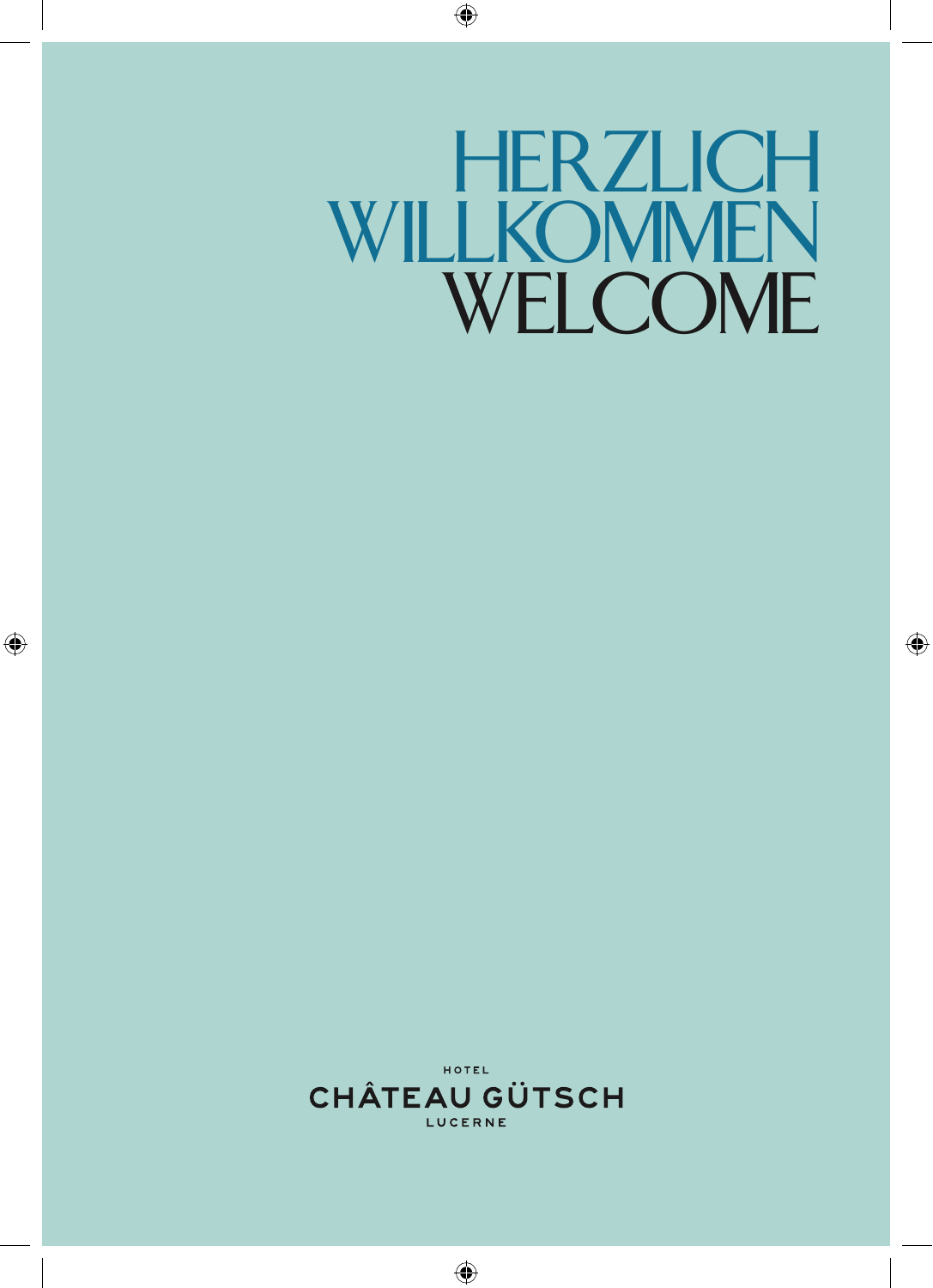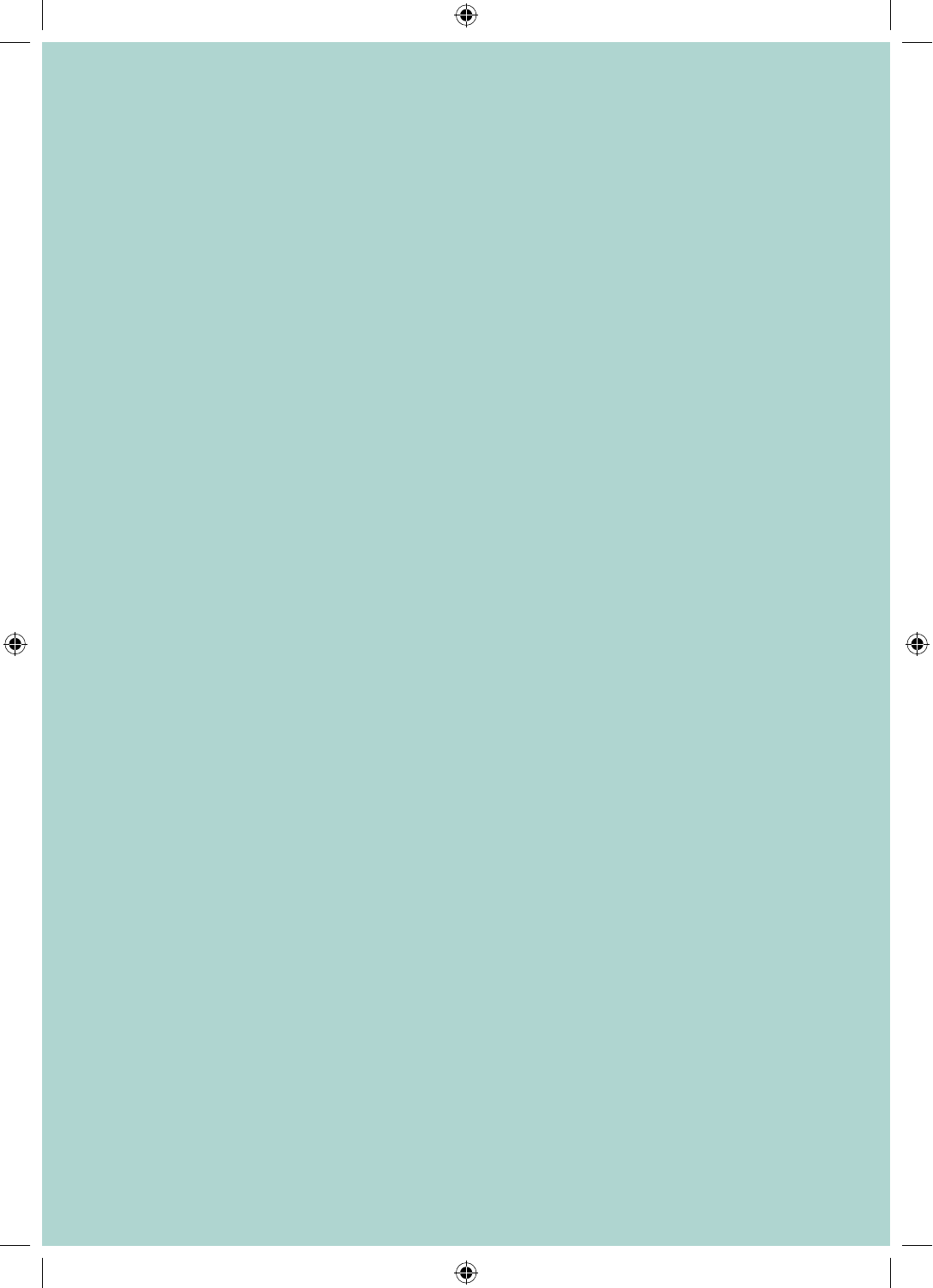# AFTER A GOOD DINNER ONE CAN FORGIVE ANYBODY EVEN ONE'S OWN RELATIVES…

 $\bigoplus$ 

 $\bigoplus$ 

 $\bigoplus$ 

OSCAR WILDE

⊕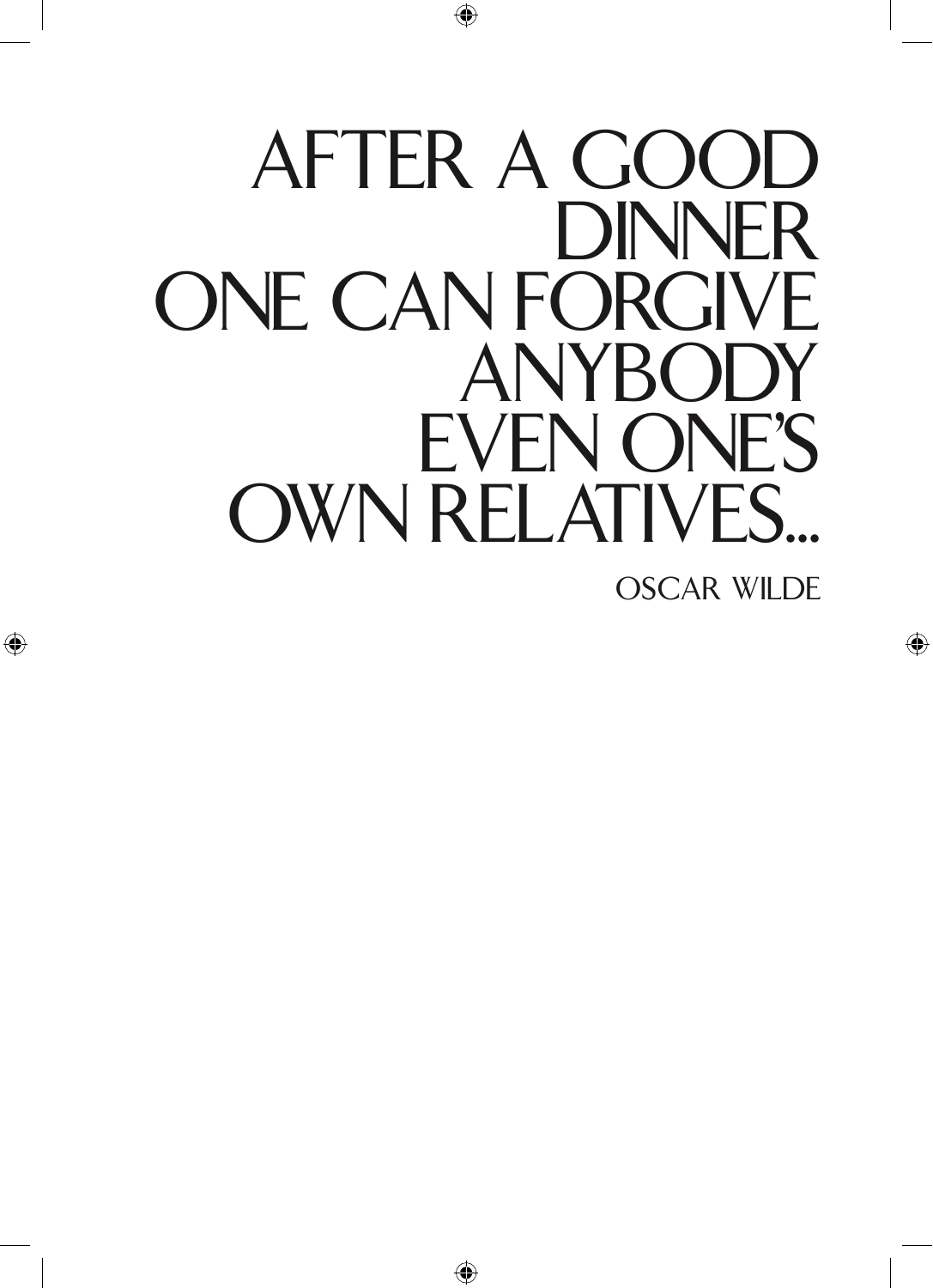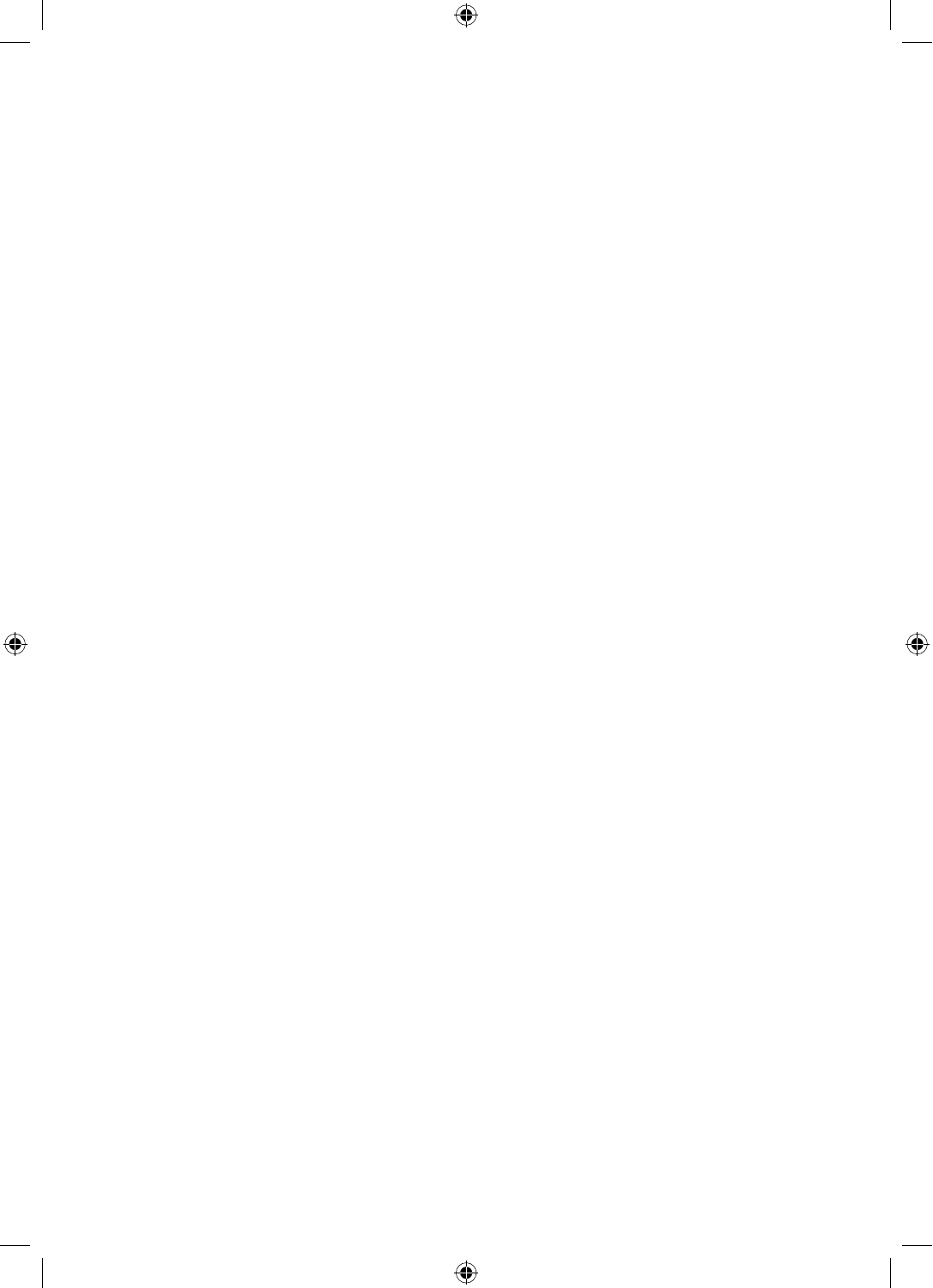# WATER | LEMONADES

 $\bigoplus$ 

| Sparkling Water                                                                                                     | 0.4<br>0.8                      | $6 -$<br>$9 -$                            |
|---------------------------------------------------------------------------------------------------------------------|---------------------------------|-------------------------------------------|
| Still Water                                                                                                         | 0.4<br>0.8                      | $6 -$<br>$9 -$                            |
| Apfelschorle                                                                                                        | 0.33                            | $6 -$                                     |
| Coca Cola<br>Coca Cola Zero<br>Rivella rot   blau                                                                   | 0.33<br>0.33                    | $6 -$<br>$6 -$                            |
| Fever Tree Bitter Lemon<br>Fever Tree Ginger Ale<br>Fever Tree Ginger Beer<br>Fever Tree Tonic<br>Thomas Henry Mate | 0.2<br>0.2<br>0.2<br>0.2<br>0.2 | $6 -$<br>$6 -$<br>$6 -$<br>$6 -$<br>$6 -$ |
| Cucumis Cucumber<br>Gütsch Ice Tea homemade                                                                         | 0.4<br>0.3                      | $6 -$<br>$6 -$                            |

 $\bigoplus$ 

 $\bigoplus$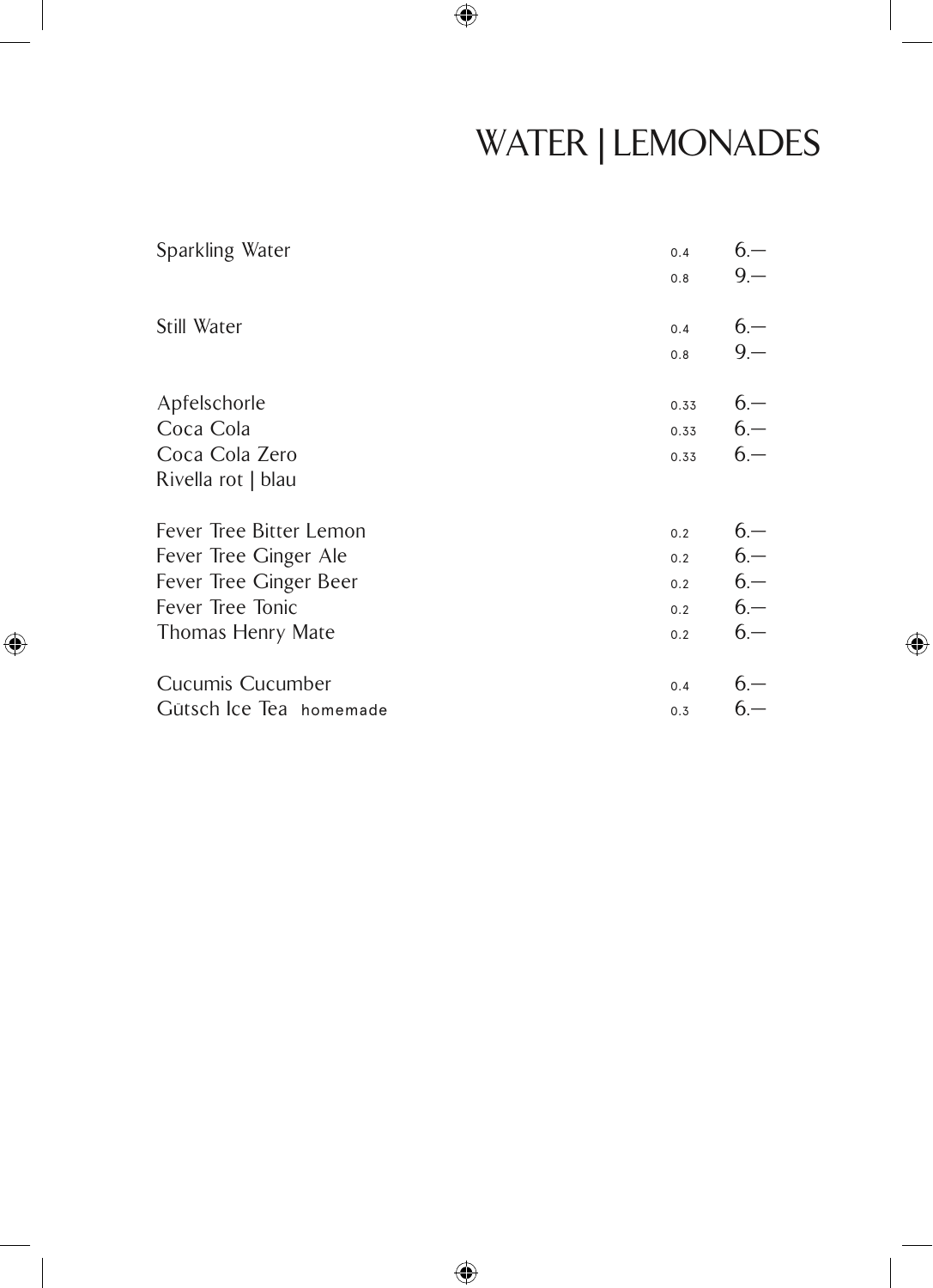### $\bigoplus$

# COFFEE | HOT DRINKS

| Coffee Cream/Hag            | $5 -$ |
|-----------------------------|-------|
| Espresso                    | $5 -$ |
| Milchkaffee                 | $5 -$ |
| Cappuccino, Latte Macchiato | 5.50  |

 $\bigoplus$ 

| Ayuverde Herbs and Ginger | $6 -$ |
|---------------------------|-------|
| Refreshing Mint           | $6 -$ |
| Fruity Camomile           | $6 -$ |
| Winter Harmony            | $6 -$ |
| English Breakfast         | $6 -$ |
| Earl Grey                 | $6 -$ |
| Alpine Herbs              | $6 -$ |
| Green Dragon              | $6 -$ |

 $\bigoplus$ 

# JUICES

| Orange, Cranberry, Grapefruit, Tomato | $02 \t 5 -$ |      |
|---------------------------------------|-------------|------|
| Frische Safte                         |             | 8.50 |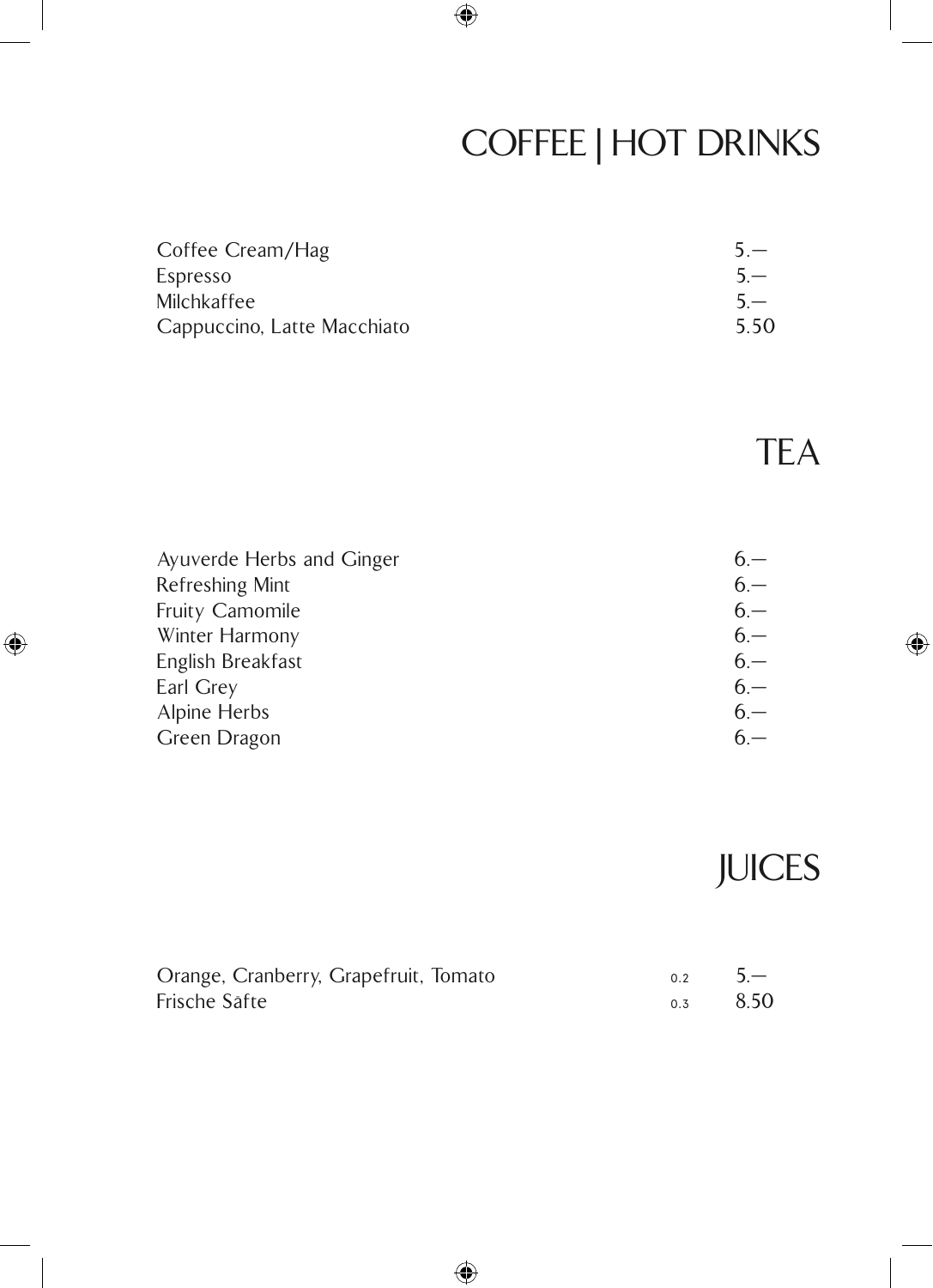### BEER

 $\bigoplus$ 

| Panaché<br>0.3<br>0.5<br>Eichhof Bügelbräu (сн)<br>0.4<br>Franziskaner Weissbier (D)<br>0.5<br>ChopfAb Trueb APA (сн)<br>0.33<br>La Gunitas IPA (USA)<br>0.35<br>Heineken (NL) non alcoholic<br>0.33 | Eichhof Braugold (сн) | 0.3 | $6 -$ |
|------------------------------------------------------------------------------------------------------------------------------------------------------------------------------------------------------|-----------------------|-----|-------|
|                                                                                                                                                                                                      |                       |     | $6 -$ |
|                                                                                                                                                                                                      |                       |     | $9 -$ |
|                                                                                                                                                                                                      |                       |     | $8 -$ |
|                                                                                                                                                                                                      |                       |     | $9 -$ |
|                                                                                                                                                                                                      |                       |     | $7 -$ |
|                                                                                                                                                                                                      |                       |     | $8 -$ |
|                                                                                                                                                                                                      |                       |     |       |

 $\bigoplus$ 

### SPARKLING WINES

| <b>VENETO</b><br>PROSECCO MILLESIMATO<br>Brut, 2022, Bosco de Merlot<br>Glera (Prosecco)                   | 0.1  |        |
|------------------------------------------------------------------------------------------------------------|------|--------|
| CHAMPAGNE<br>TAITTINGER, N.V.<br>Brut Réserve, Domaine Taittinger<br>Pinot Noir, Chardonnay, Pinot Meunier | 0.13 | $18 -$ |
| CHAMPAGNE<br><b>TAITTINGER</b><br>Préstige Rosé, Taittinger<br>Chardonnay, Pinot Noir                      | 0.13 | $21 -$ |

 $\bigoplus$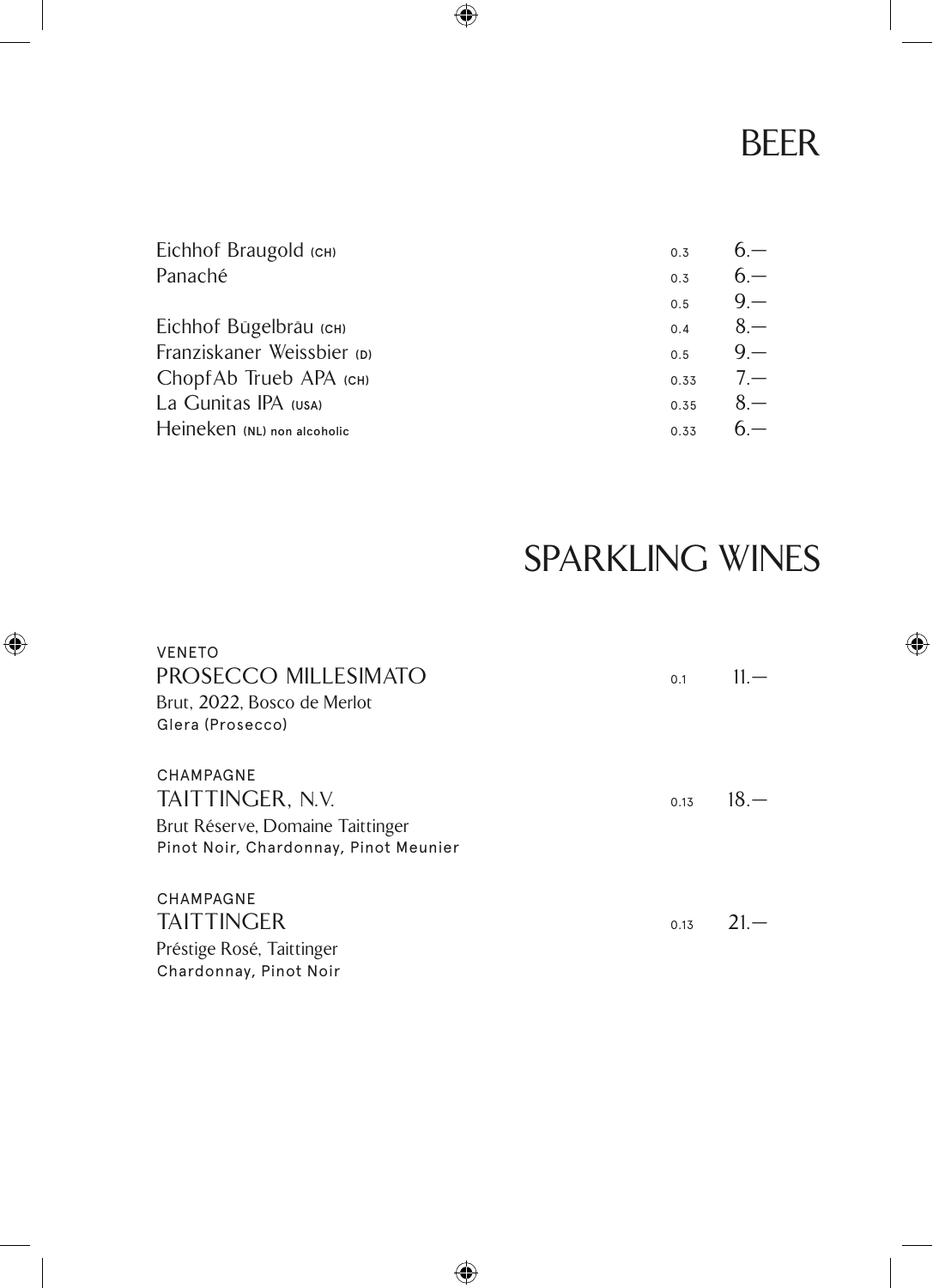### WHITE WINES

 $\bigoplus$ 

| <b>BORDEAUX</b><br>LE G DE CHÂTEAU GUIRAUD<br>2022, BIO, Château Guiraud<br>Sauvignon Blanc, Semillon | $d\mathsf{l}$ | $8 -$  |
|-------------------------------------------------------------------------------------------------------|---------------|--------|
| <b>BURGUND</b><br><b>CHABLIS « VIEILLES VIGNES »</b><br>2019, AOC Louis Michel<br>Chardonnay          | $d\mathsf{l}$ | $9 -$  |
| <b>PIEMONT</b><br><b>BLANGÉ ARNEIS LANGHÉ</b><br>2020, DOC BIO Ceretto<br>Arneis                      | $d\mathsf{l}$ | 8.50   |
| <b>IUZFRN</b><br>RIESLING X SILVANER ROSENAU<br>2019, Toni Ottiger<br>Riesling x Silvaner             | $d\mathsf{l}$ | 8.50   |
| <b>TOSKANA</b><br><b>GIOIA</b><br>2021, Villa Santo Stefano<br>Vermentino                             | d             | $10 -$ |

 $\bigoplus$ 

 $\bigoplus$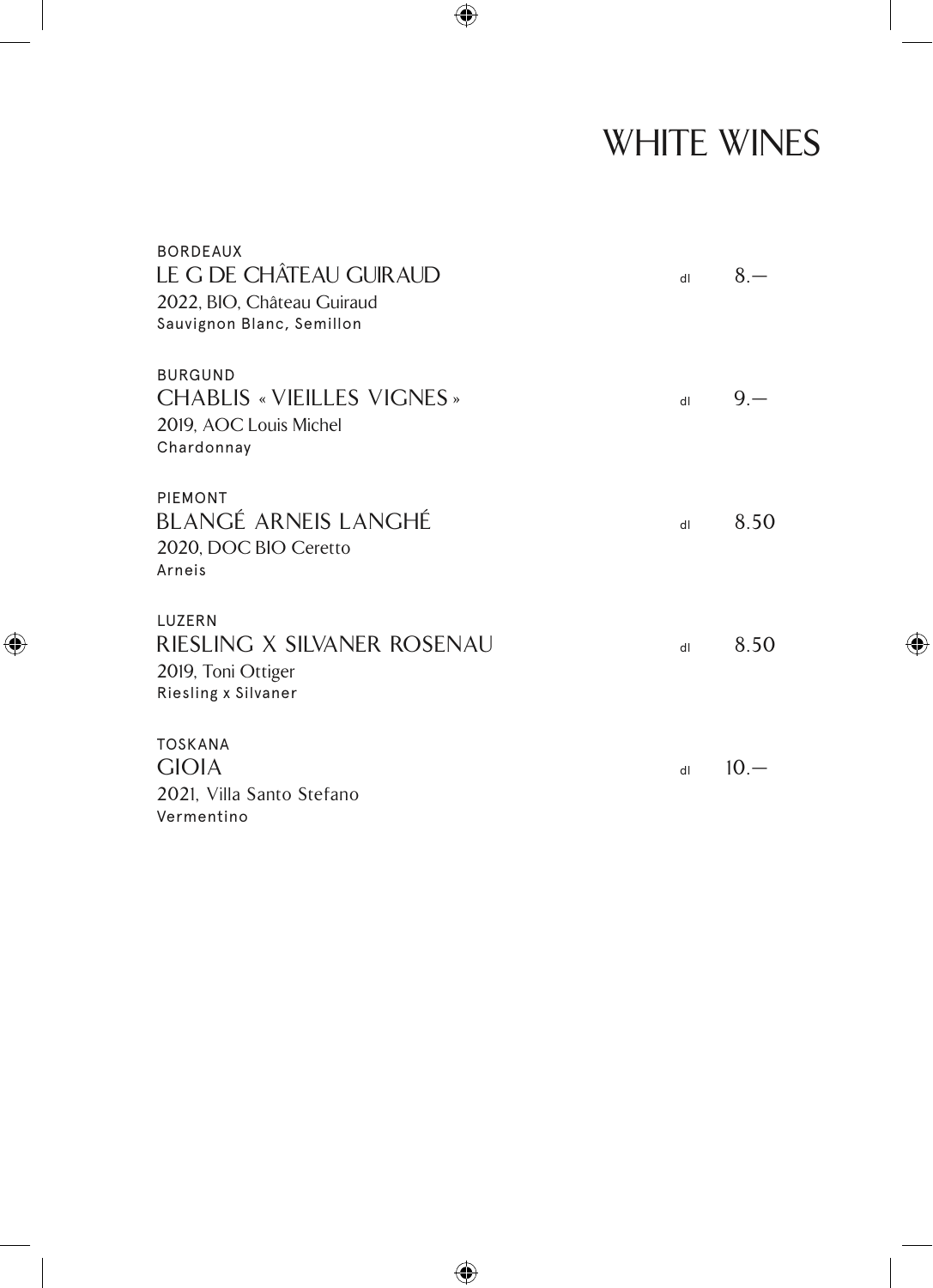# ROSÉ WINES

PROVENCE ETOILE ROSÉ du 9.50 2021 Maison Mirabeau Cinsault, Grenache

 $\bigoplus$ 

### RED WINES

 $\bigoplus$ 

| <b>TOSCANA</b><br>POGGIO AI GINEPRI ROSSO<br>2018 Tenuta Argentiera<br>Cabernet Sauvignon, Merlot, Cabernert Franc      | dl | $9 -$ |
|-------------------------------------------------------------------------------------------------------------------------|----|-------|
| <b>ST EMILION</b><br>CHÂTEAU TEYSSIER,<br>2016, AOC, Château Teyssier<br>Cabernet Franc, Merlot, James Suckling 93      | dl | $9 -$ |
| LUZERN<br>PINOT NOIR<br>2019, VdP Suisse, Toni Ottiger<br>Pinot Noir                                                    | dl | 8.50  |
| <b>RIBERA</b><br><b>CAIR SELECCION</b><br>2016 «La Aguilera», Bodegas Dominio de Cair<br>Tempranillo, James Suckling 92 | dl | 9.50  |
| <b>TESSIN</b><br><b>MERLOT BAIOCCO</b><br>2018, Guido Brivio<br>Merlot                                                  | dl | $8 -$ |

 $\bigoplus$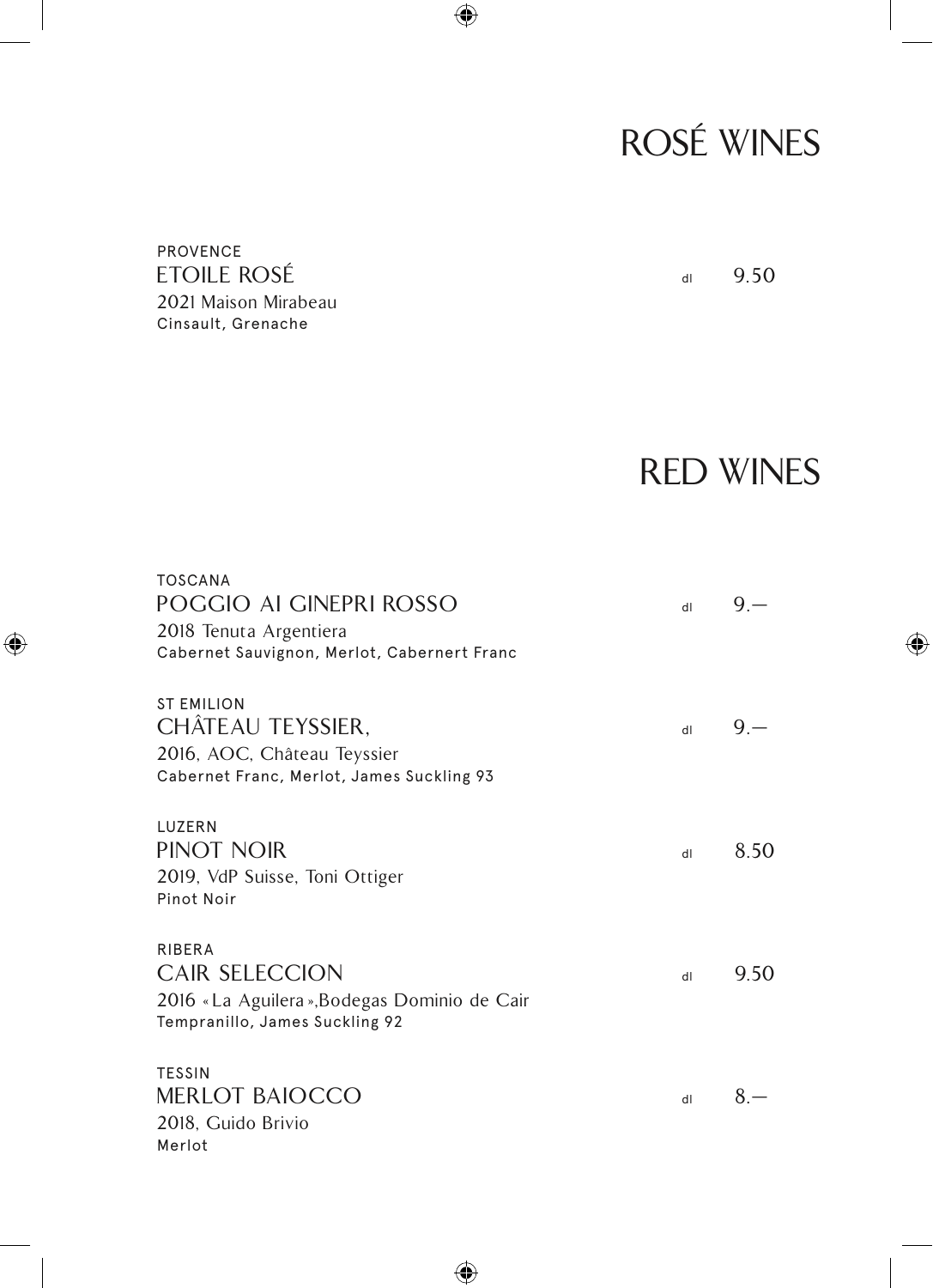## **COCKTAILS**

#### APERO SPRITZ **HUGO**

 $\bigoplus$ 

 $\bigoplus$ 

 $\bigoplus$ 

 $13 13 -$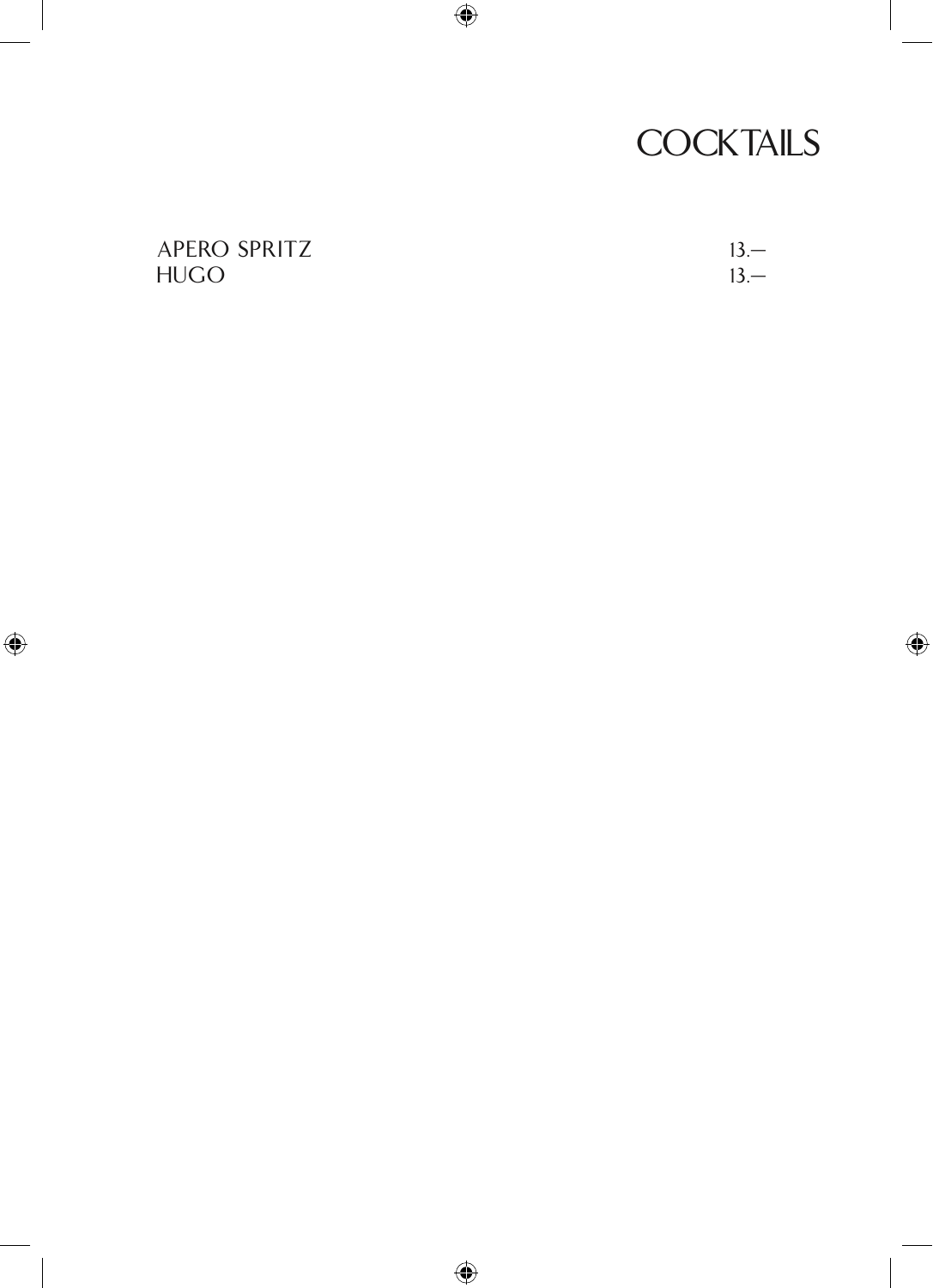## DIGESTIVE MENU

 $\bigoplus$ 

| COGNAC/BRANDY                               |                 |         |
|---------------------------------------------|-----------------|---------|
| Gonzàlez Byass Brandy Lepanto 12 anos       | 2 <sub>cl</sub> | $14 -$  |
| Rémy Martin XO Cognac                       | 2 <sub>cl</sub> | $38 -$  |
|                                             | 4 <sub>cl</sub> | $60 -$  |
| SINGLE MALT                                 |                 |         |
| Auchentoshon Three Wood                     | 4 <sub>cl</sub> | $24 -$  |
| <b>RUM</b>                                  |                 |         |
| Abuelo XV Oloroso Sherry Cask               | 4 <sub>cl</sub> | $24 -$  |
| <b>PORT</b>                                 |                 |         |
| Quinta de la Rosa 10y                       | 5 <sub>cl</sub> | $12 -$  |
| Quinta de la Rosa 20y                       |                 | $20 -$  |
| OBSTBRAND                                   |                 |         |
| Calvados Morin Réserve du Patron Hors D'age | $2$ cl          | $14. -$ |
| Marzadro Grappa Anfora                      | $2$ cl          | $10 -$  |
| Marzadro Grappa Giare Gewürztraminer        | 2 <sub>cl</sub> | $12 -$  |
| <b>Fassbind Vieille Poire</b>               | 2 <sub>cl</sub> | $12 -$  |
| AMARO                                       |                 |         |
| Amaro Montenegro                            | 5 <sub>cl</sub> | $10 -$  |

 $\bigoplus$ 

 $\bigoplus$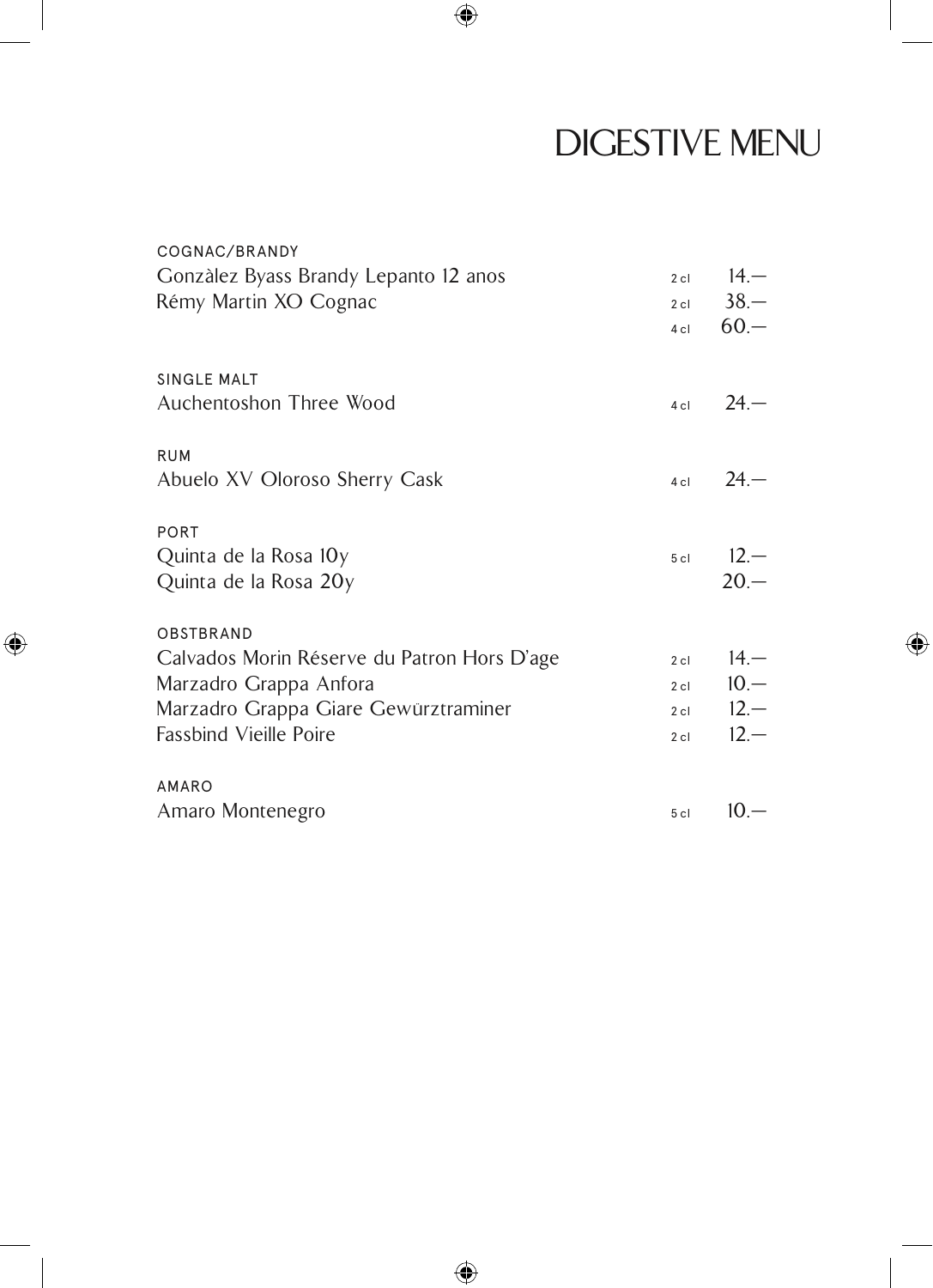#### FOOD 2 PM — 6 PM

CHEFKOCHSAUSWAHL 24.— VON SCHWEIZER AUFSCHNITT mit Apfel Chutney und sonnengetrockneten Tomaten CHEF'S SELECTION OF SWISS COLD CUTS with apple chutney and sundried tomato

 $\bigoplus$ 

#### UNSERE FRITTIERTEN BITES 12.

Milch und Schinken, Kichererbsenmehl mit Petersilie und hausgemachte Chips

OUR FRIED BITES milk and ham, chickpea flour with parsley and homemade chips

#### GEMISCHTER BLATTSALAT  $\heartsuit$  16.

 $\bigoplus$ 

mit Gütsch Dressing, saisonalen Kräutern und getrockneten Körnern MIXED LEAVES SALADS  $\heartsuit$ with seasonal herbs from our garden, dry seeds and salad leaves

TAGESSUPPE 15.— SOUP OF THE DAY

⊕

♠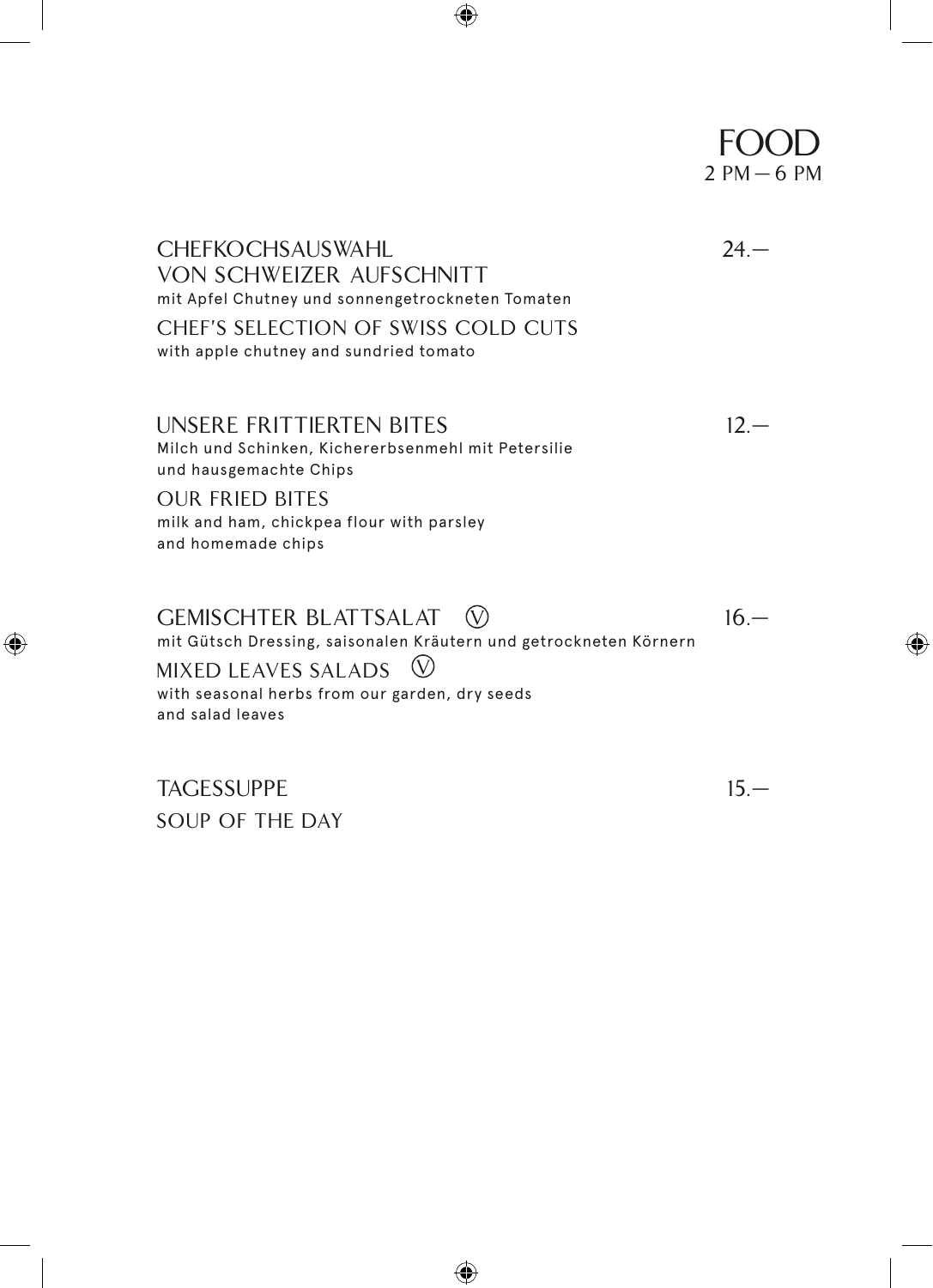#### FOOD 2 PM — 6 PM

MEZZI PACCHERI 26. mit Basilikum-Pesto-Creme und Mandeln MEZZI PACCHERI with basil pesto cream and almonds

 $\bigoplus$ 

#### SCHWEIZER RINDSTATAR 28. mit Tonnatosauce und Auster Blätter

SWISS BEEF TARTARE with Tonnato Sauce and oyster leaves

#### GÜTSCHBÜRGER 30.—

mit Tomatenketchup, Schweizer Prime Beef, Gruyere Käse Gurke und Kimchi, serviert mit Süss- und Salzkartoffelchips

#### GÜTSCHBÜRGER

⊕

with tomato Ketchup, Swiss prime beef, Gruyere cheese cucumber and Kimchi, served with sweet & salt potato chips

#### VEGANER BURGER 26.—

mit rotem Sauerkraut, Tomate, veganem Käse und Sojamayonnaise serviert mit Süss- und Salzkartoffelchips

#### VEGAN BURGER

with red sauerkraut, tomato, vegan cheese and soy mayonnaise served with sweet & salt potato chips

 $\bigoplus$ 

⊕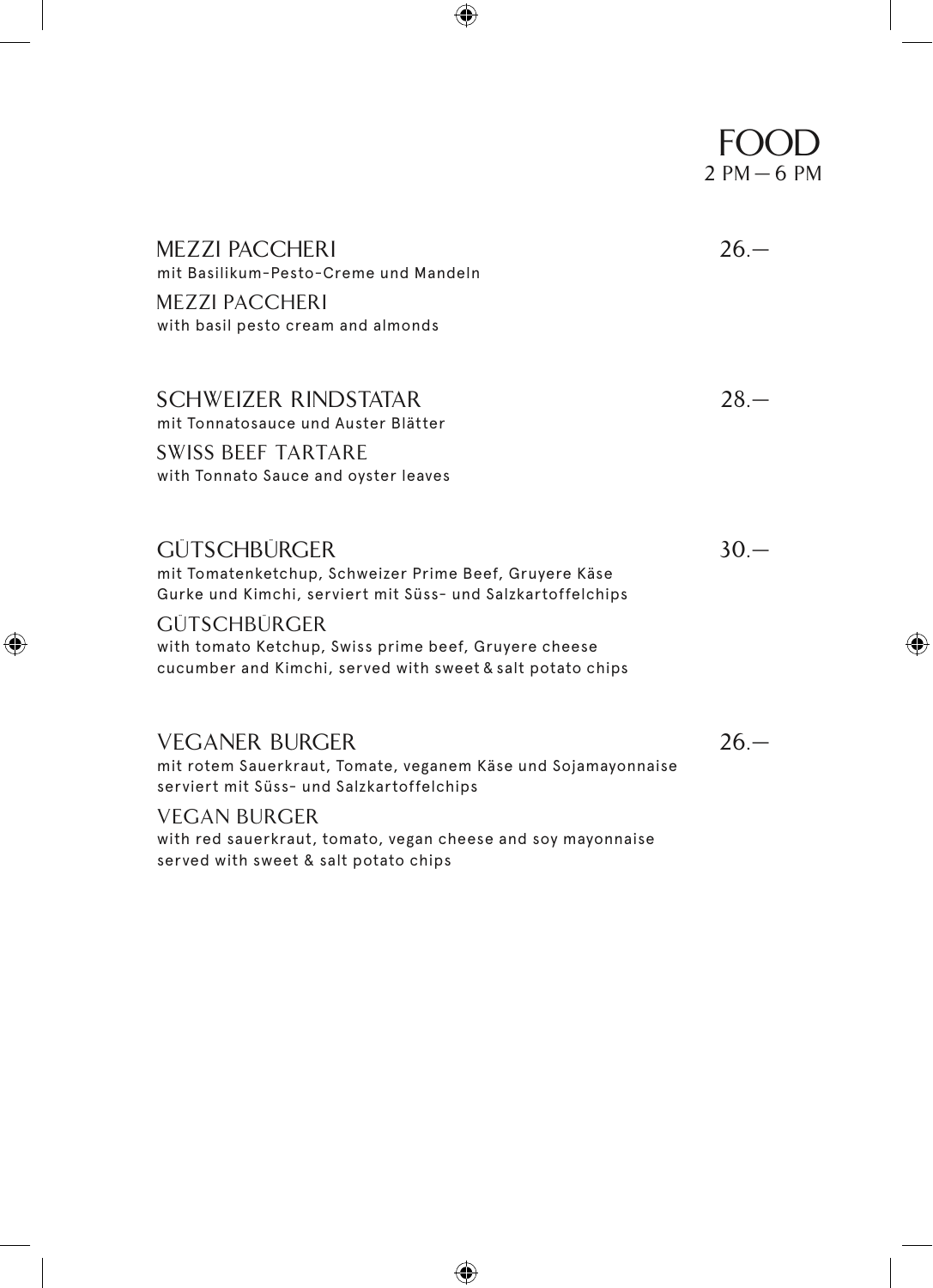### **DESSERTS**

⊕

| REGIONALE KÄSEAUSWAHL<br>von Rolf Beeler, Maître Formager<br>REGIONAL CHEESE SELECTION<br>from Rolf Beeler, Maître Formager | $26 -$ |
|-----------------------------------------------------------------------------------------------------------------------------|--------|
| CRÈMESCHNITTE<br>mit Passionsfrucht und Haselnuss<br>MILLE-FEUILLE<br>with Passion fruit and hazelnut                       | $15 -$ |
| SCHOKOLADE & MASCARPONE TIRAMISÙ<br>CHOCOLATE & MASCARPONE TIRAMISÙ                                                         | $12 -$ |
| PANNA COTTA<br>mit Mandarinen und Waldbeeren<br>PANNA COTTA<br>with clementines and wild berries                            | 12 -   |

 $\bigoplus$ 

 $\bigoplus$ 

DEKLARATION Herkunft Fleisch und Fisch:

 $\bigoplus$ 

Rindstatar Schweiz Aufschnitt Schweiz, Italien Lachs Norwegen Rindsfilet Australien Thunfischrogen Italien Kaviar China Scampi Dänemark Muschelcreme: Miesmuscheln IT / Spanien Bernsteinmakrele Japan Garnele Italien Gerne informiert Sie das Servicepersonal bezüglich der Allergene von jeweiligen Speisen.

DECLARATION Origin meat and fish:

beef tatare Switzerland cold cuts Switzerland, Italy salmon Norway beef fillet Australia tuna roe Italy caviar China scampi Denmark mussel cream: mussels IT / Spain amberjack Japan shrimp Italy The service staff will be happy to inform you about the allergens of the respective dishes.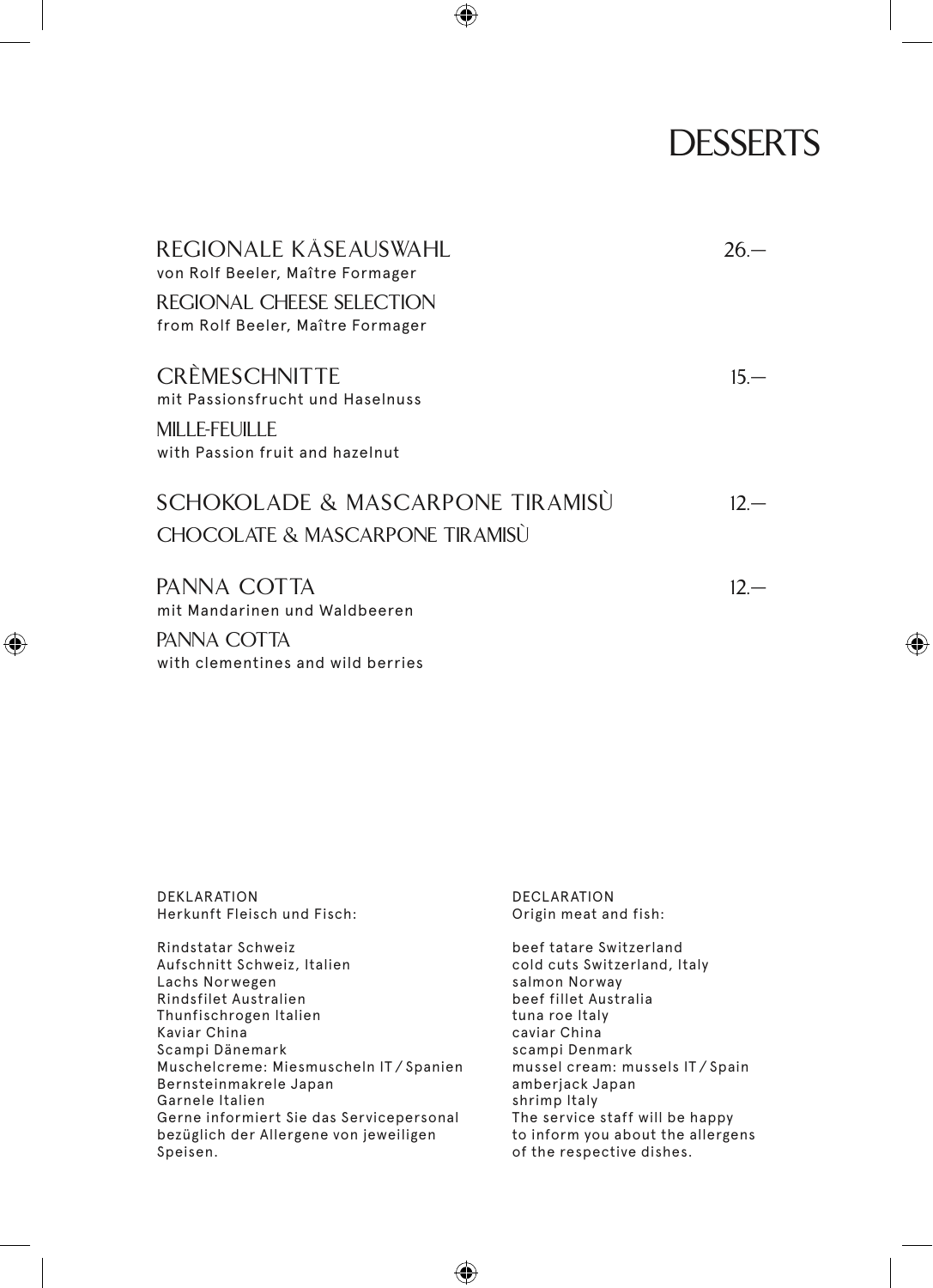